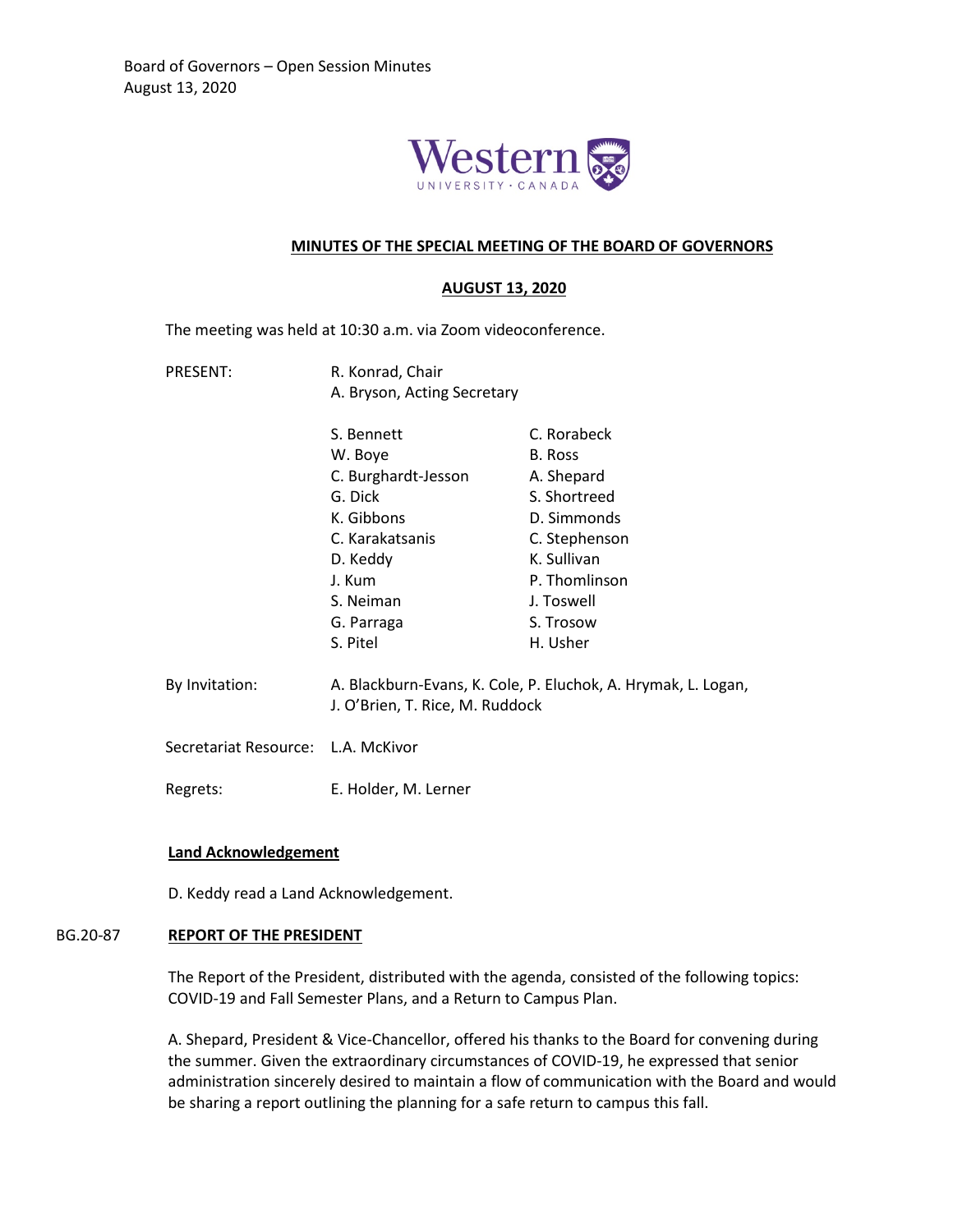A. Shepard offered thanks to his team and the entire university for the incredible response, collaboration, and adoption of new and interesting ways of working that have emerged during the pandemic. He thanked in particular L. Logan, Vice-President (Operations & Finance) and J. O'Brien, Associate Vice-President (Human Resources) for spearheading the work associated with Western's Report [Appendix II], submitted to the Government of Ontario, Ministry of Colleges and Universities, and the Ministry of Health, the federal government sector managing International Student Arrivals, and the Public Health Agency of Canada. He said that the requirements now identified at the federal level for compliance prior to international students' return to Canadian campuses has been met at Western, and the University's planning has been championed as a model for thoroughness of approach.

A. Shepard confirmed a close alliance with the London Health Unit and reported that there is a level of comfort with Western's pandemic planning. Although the circumstances of the pandemic are fluid, and Western may need to modify plans at any point, the current trajectory plots out a safe, reasonable, and calculated return to campus for faculty, staff, and students. The plan has been well received and provides both flexibility and an endorsement of a mixed model of learning, research, and teaching.

A. Shepard shared that some important aspects of the current planning have been the opening of libraries, the partial opening of the athletic center, and students living within residences, given the deep importance of the informal engagement that happens at universities.

Lastly, A. Shepard noted that Western has made substantial financial investments to ensure that the fall opening will be successful including increased financial aid at the undergraduate and graduate levels, and significant investments in personal protective equipment.

# BG.20-87a COVID-19 and Fall Semester Plans - Update

Board members were provided with slides entitled Update of Western's Fall 2020 Planning in Exhibit I. A. Hrymak, Provost and Vice-President (Academic), informed the Board that first year, first entry acceptance rates are strong, although tilted to domestic students. He said that travel and visas were forecast to produce difficulties; therefore, focus was shifted to domestically located international students. Tuition revenue is not expected to be impacted but additional costs are anticipated. He reported that upper year undergraduate and graduate enrolment has not produced major deviations. Fall and winter are anticipated to be treated similarly with detailed planning at the faculty levels.

The Community Connections program spearheaded by Student Experience, in collaboration with the faculties and the Registrar's Office, successfully brought approximately 1500 students and their family members to campus as a partial replacement of March Break Open House activities. A. Hrymak reported that the Smart Start program initiated by the Faculty of Education was successful in supporting students coming out of high school who may not be comfortable with the pivot to online learning. He reported that over 1500 students have taken the first set of diagnostics and that it is anticipated that this program will be maintained for the future.

A. Hrymak reported that cost priorities are focused on safety and improving online delivery support.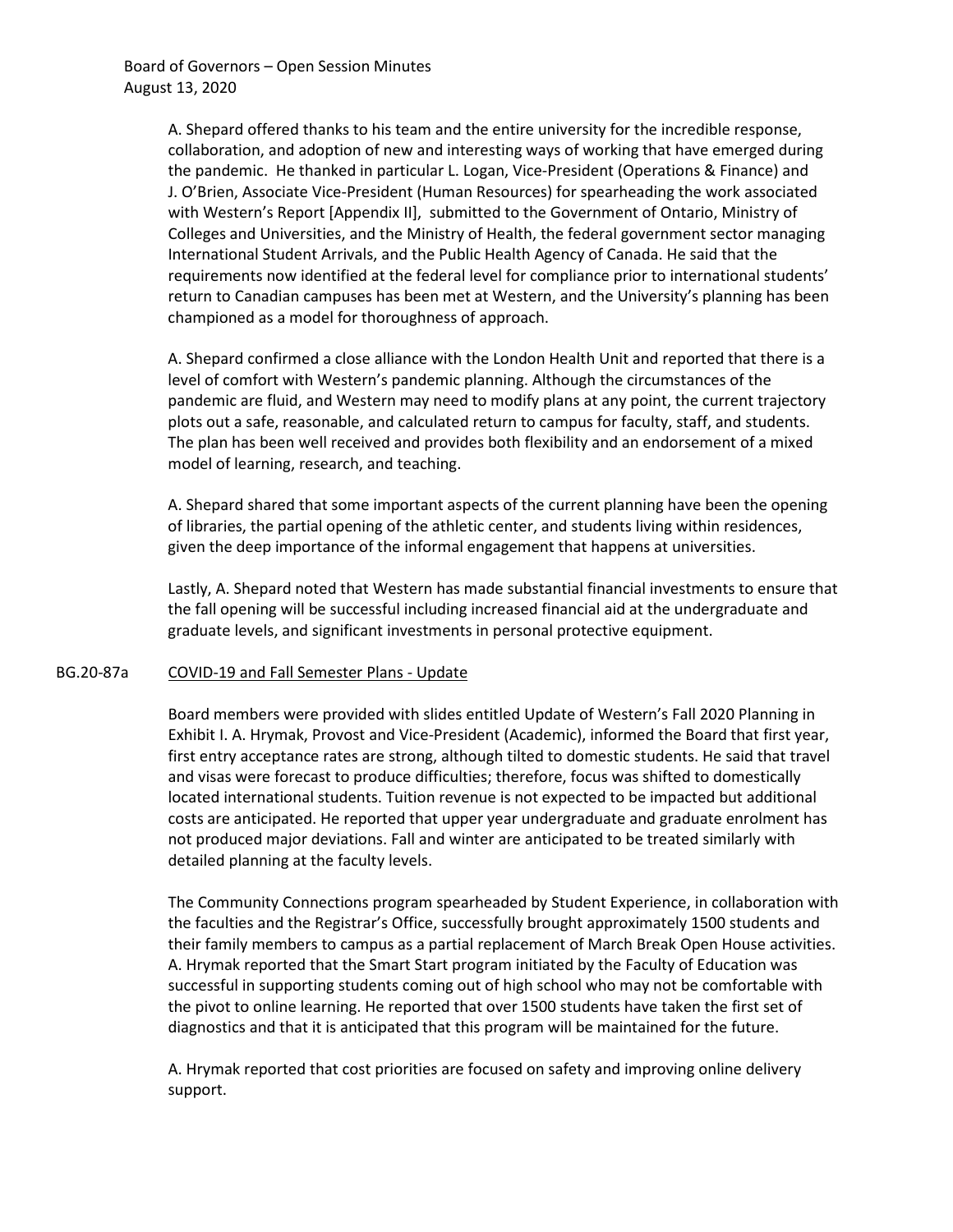L. Logan, Vice-President (Operations & Finance) reported that a phased and gradual return to campus began May  $12<sup>th</sup>$  with Phase One and will culminate on August 31<sup>st</sup> with Phase Four. An individual's return to campus is under the direction of individual supervisors. L. Logan outlined that space and capacity planning focuses on the reduced capacity caused by physical distancing guidelines. She reported that capacity assessments of all spaces on campus, including dining halls, common spaces, and recreation facilities for a total of 42 buildings and six residences is now complete with the assistance of the firm Perkins & Will. This process informed Western's signage strategy. She indicated that the capacity of campus is forecast to be in the 23,000 to 27,000 range, excluding outdoor spaces.

L. Logan commented that facilitating building readiness began in early April with a focus on safety. Examples of work include upgrades to air filtration systems to recommended MERV grade filters and complete signage and wayfinding on campus.

Western's residence expectation was originally for 4100 students, however that number continues to change. L. Logan reported that residences are de-densified, with most students in single rooms, except for hybrid suites where students have requested to be together. She noted that tents will also be set up outside of most residences to expand usable space for students in addition to two tents generally available on campus. All residence plans have been shared with the Health Unit.

L. Logan reported that Western is focusing on educational language that stresses that health and safety is a shared responsibility. The University Students' Council (USC), Western's Communication team and Residence team are working closely together to coordinate messaging that will continue to be built on for other instances such as Broughdale.

A Board member questioned how Western's residence food services will operate given that individuals living off campus may not adhere to strict safety measures. L. Logan commented that initially food services will be restricted to residence members, however plans continue to evolve as situations present and clear protocols are developed.

A Board member asked if there is differentiation between weekdays and weekends. L. Logan expressed that they are conscious of demand on weekends and building security will be maintained with new protocols under development.

L. Logan addressed a question from a Board member seeking clarification on the safety of air quality and circulation in buildings, specifically older buildings. She indicated that no demand management activity is being done, fresh air intake has been maximized while maintaining humidity levels, and finally, filtration is being increased to MERV ratings in all buildings.

A Board member questioned the security of buildings for the coming fall. L. Logan expressed that research buildings may remain restricted to specific card access. Protocols for other areas on campus are being developed and will involve reduced hours of access. With reduced capacity on campus, the security of both buildings and people within the buildings are of great importance.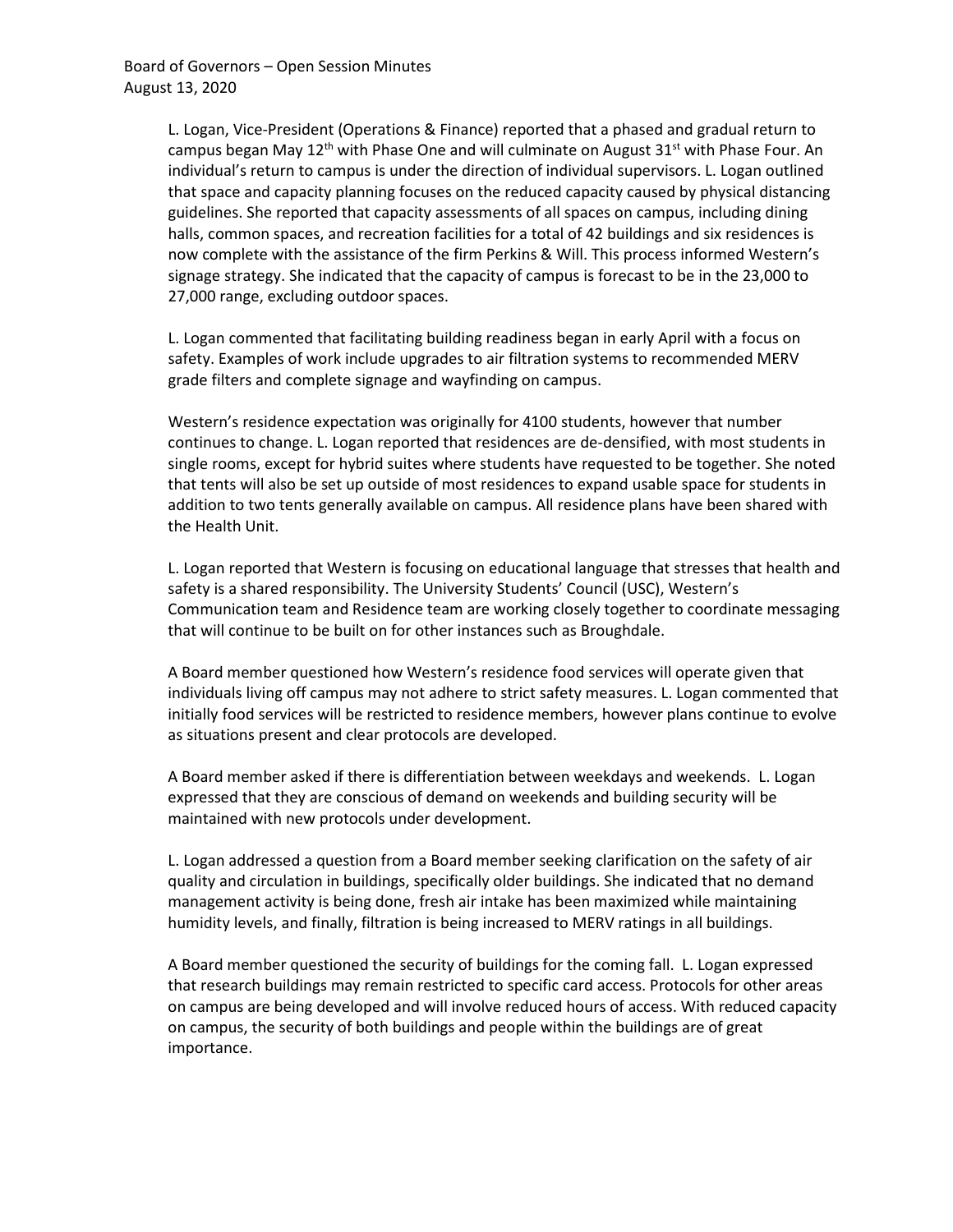J. O'Brien, Associate Vice-President (Human Resources) reported that Western is now moving from a health, safety, and well-being perspective to focusing on culture, personal protective equipment availability, and response capabilities for positive COVID-19 cases. She said that Western is continuing to build on the longstanding safety culture to now include classroom and overall campus safety.

J. O'Brien reported that there is extensive signage on campus to assist the community with appropriate safety protocols and practices. She announced that Western will be implementing two new administrative roles to assist with safety protocols. These roles will be in addition to classroom ambassador roles to assist in the loading and unloading of classrooms, ensuring students have completed health assessments and monitoring mask wearing. J. O'Brien indicated that Western is continuing to build a culture that includes multiple methods for educational communication.

To augment the number of sinks on campus, J. O'Brien reported that mobile handwashing units will be available on campus to complement the tent environment, ensuring that social interactions are still permissible within a safe and socially distanced environment.

Western has established a partnership with the London Health Science Center, St. Joseph's lab that J. O'Brien outlined will provide 24-hour testing turnaround for symptomatic individuals. If an outbreak is detected, J. O'Brien indicted that a mobile testing unit is available. Contact tracing will be led by the Middlesex London Health Unit, with information support provided by Western.

J. O'Brien reported that a shift in focus will take place this fall recognizing the difficulties faced by individuals up to this point in the pandemic. Emphasis will be placed on health and well-being for faculty and staff. The Wellbeing team will be focusing on key messages from a mental health perspective. Opportunities for individuals to continue to connect will begin through virtual means with multiple initiatives planned.

A Board member questioned how Western would proceed if guidelines are not followed. J. O'Brien indicated that from an employee perspective the issues would be dealt with from a compliance perspective including coaching. By influencing from a health and safety culture point of view in a productive way through engagement and communication, positive results will ensue. A. Hrymak indicated that compliance has been excellent to this point from the faculty and graduate student communities. Partnership with the USC will target undergraduate student compliance with consistent messaging.

A Board member expressed concern that with 23,000 to 27,000 students on campus, deviation from safety protocols should be expected. It was recommended that Western have a clear and well communicated route for managing dissension.

A Board member questioned how Western's clubs and sports organizations will be guided and governed during this time. A. Hrymak assured members that active engagement with the USC was underway to reiterate safety protocols and to help build community through virtual opportunities.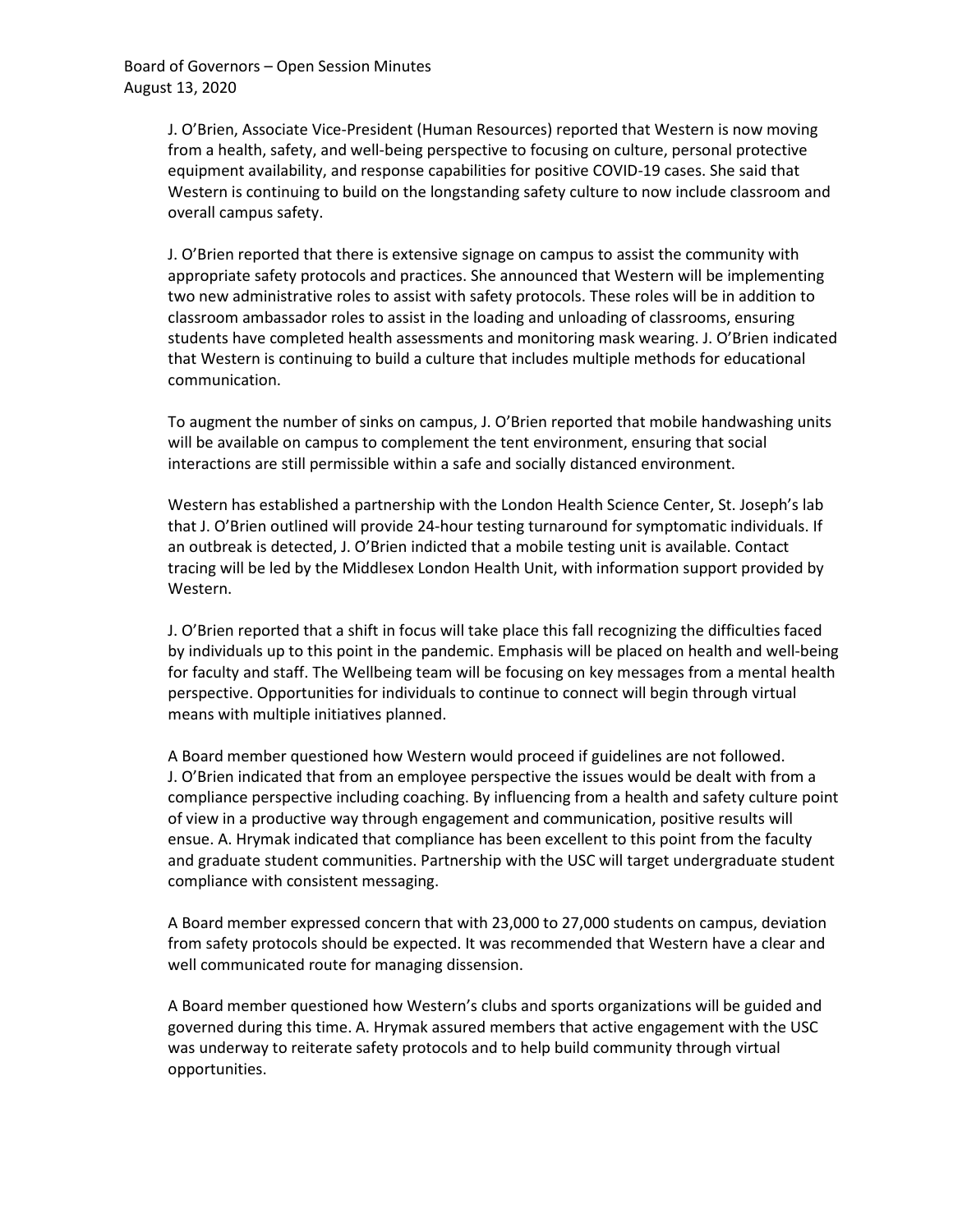A Board member sought clarification for the percentage of first year students experiencing an on-campus course this fall. A. Hrymak expressed that extensive work had been done by the Deans to ensure that components of on-campus activities will be available for students, varying by faculty, but averaging to be 20%. Online alternatives have been created for students unable to participate on campus.

A. Shepard noted that in addition to partnering with the USC, Western has actively sought to engage club-level leadership to help influence behavior and student culture. He again expressed the importance of campus safety being a joint responsibility, shared with the student population.

A. Blackburn-Evans, Chief Communications Officer, outlined that in addition to the established and successful methods of communication, a shift in focus is taking place to support culture change communications particularly aimed at students. Engagement with campus student groups is a priority. Being patient, kind and respectful is important messaging.

A Board member offered compliments for the detailed planning and preparation evident in Western's pandemic response.

## BG.20-88 **QUESTIONS FROM MEMBERS**

A Board member questioned how continued care will be provided to faculty and staff when a clinic physician will be leaving the practice resulting in individuals losing the opportunity for care. J. O'Brien, Associate Vice-President (Human Resources) indicated that Western is actively recruiting family physicians and is hopeful that an outcome will be available for communication shortly. The ability to set up health care teams in the City of London has impacted Western's ability to retain physicians.

A Board member identified a concern with face-to-face instruction outside of a lab environment and a lack of information on the appropriate personal protective equipment necessary. Additionally, a question was raised relating to the level of responsibility an instructor holds within a classroom to ensure safety protocol was being followed. J. O'Brien indicated that classroom ambassadors will assist with this process. In addition, faculty level protocol decisions that have been made, such as the installation of Plexiglas shields at podiums, and individual kits for instructors that contain cleaning materials as well as specialized protective items have been distributed.

A Board member questioned the timeline for staff and faculty to vacate campus if a shutdown is mandated. The previous shutdown had provided an opportunity for faculty and staff to vacate their offices and facilities. J. O'Brien indicated that timelines for faculty and staff to be away from campus is mandated by senior leadership and would frequently fall within the Stage 2, 5-7 day phase.

A Board member questioned if Western's international student population is requesting reduced tuition fees. A. Hrymak, Provost and Vice-President (Academic) indicated that he was aware of petitions for relief on international student tuition. He indicated that Western is supporting increased scholarship and bursary support for students in need. Western has